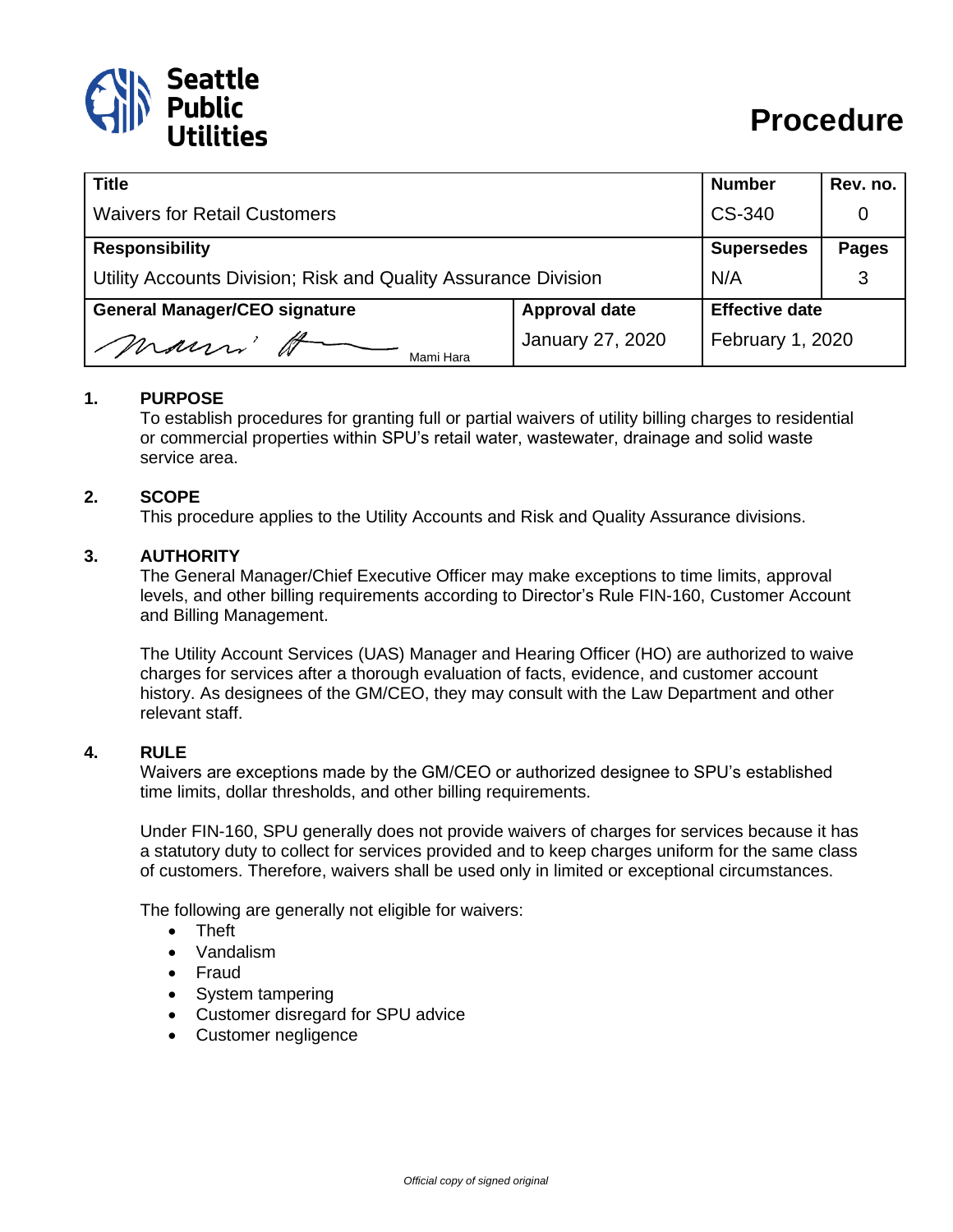# **5. PROCEDURE**

- A. Utility Account Services (UAS)
	- 1) Assists customers who have been referred by SPU's Customer Response Division.
	- 2) Resolves customer requests and inquiries that are not escalating through SPU's progressive dispute resolution process (as outlined in CS-104, Customer Service Billing Disputes).
	- 3) Refers customers to SPU's progressive dispute resolution process if, at any point, a customer requests to dispute charges or SPU decisions.
	- 4) Escalates situations that may be eligible for waiver to the UAS Manager, and provides support, as needed, with any further investigation.
	- 5) Provides customer with SPU's decision and rationale for granting or denying customer's requested outcome.
- B. Hearing Officer
	- 1) When a dispute escalates to an appeal, prepares a final written administrative decision on behalf of the General Manager/Chief Executive Officer that documents findings in support or denial of exercising a waiver.
- C. Utility Account Services Manager / Hearing Officer
	- 1) Documents waivers on account records. If a waiver is granted, a written response will be prepared by either designee to document the findings in support of exercising the waiver.
	- 2) Consults with the Law Department and other internal staff as needed to ensure clarity on how the waivers are exercised and applied consistently and equitably.
- D. Customer Account and Billing Services
	- 1) Generates a billing adjustment that captures the original and revised billing amounts.
	- 2) Receives and reviews any supporting documentation to process the adjustment.
	- 3) Notes the customer's account in SPU's billing system.

Standard processing time for granting waivers is 30 business days upon receipt by SPU, unless an extension is granted. Standard processing may include, but is not limited to, writing an initial response to the customer's dispute, performing investigations, gathering data, and documenting and communicating decisions to the customer.

# **6. DOCUMENTATION AND EXPECTATIONS**

In compliance with this procedure, Customer Service job aids may be created for technical reference. The Utility Accounts Division Director oversees the job aids and ensures compliance with the Director's Rule FIN-160, Customer Account and Billing Management. A list of eligibility criteria and job aids will be stored on the division's SharePoint site.

A waiver requires appropriate documentation to include, but is not limited to, the following:

- Nature of the investigation, findings, and a summary of basis for exercising a waiver.
- Creating and retaining records that document what transpired, including, but not limited, to:
	- o System notes summarizing the chronology of events
	- o Customer's account and billing history
	- o Electronic record exchanges between SPU and the customer
	- o Spreadsheet showing the calculations
	- o Supporting documents provided by customer (i.e. photos, videos, diagrams, invoices, receipts of repair, etc.)
	- $\circ$  Copy of the customer's written dispute letter and any other supporting documentation that captures the monetary relief sought or outcome desired
- Applicable laws, codes, rules, policies, and/or procedures